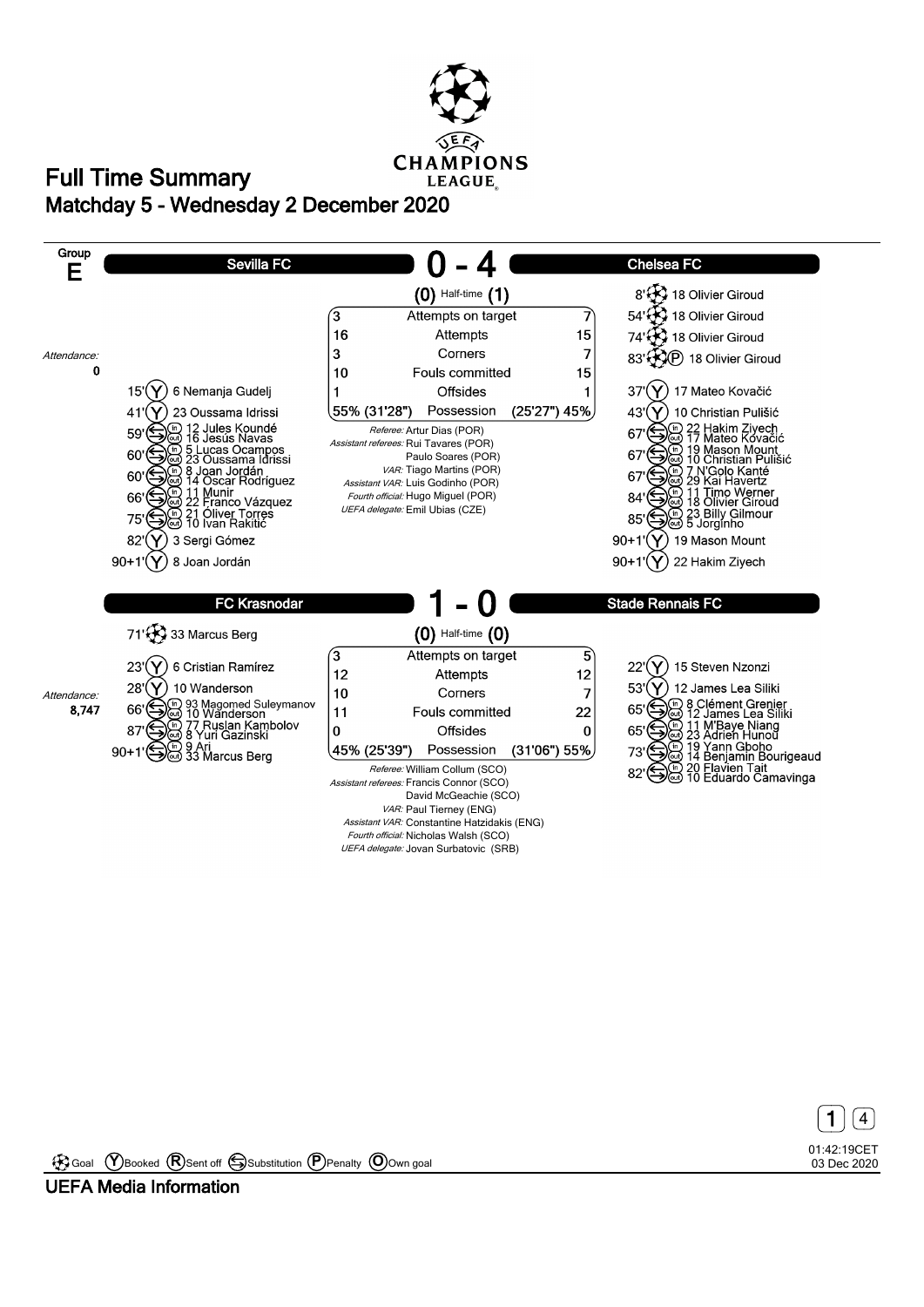

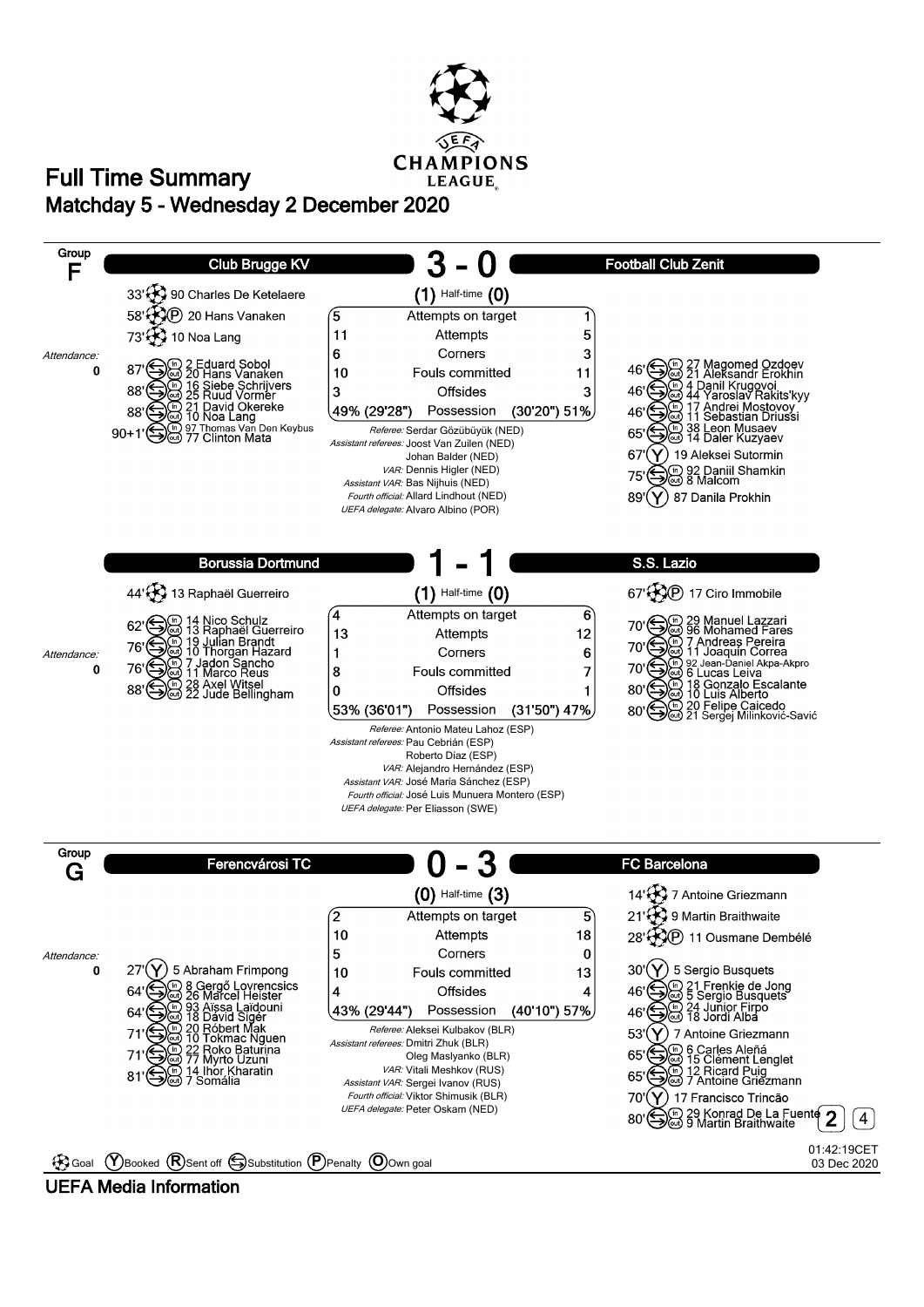





Goal **Y** Booked **R** Sent off Substitution **P** Penalty **O** Own goal